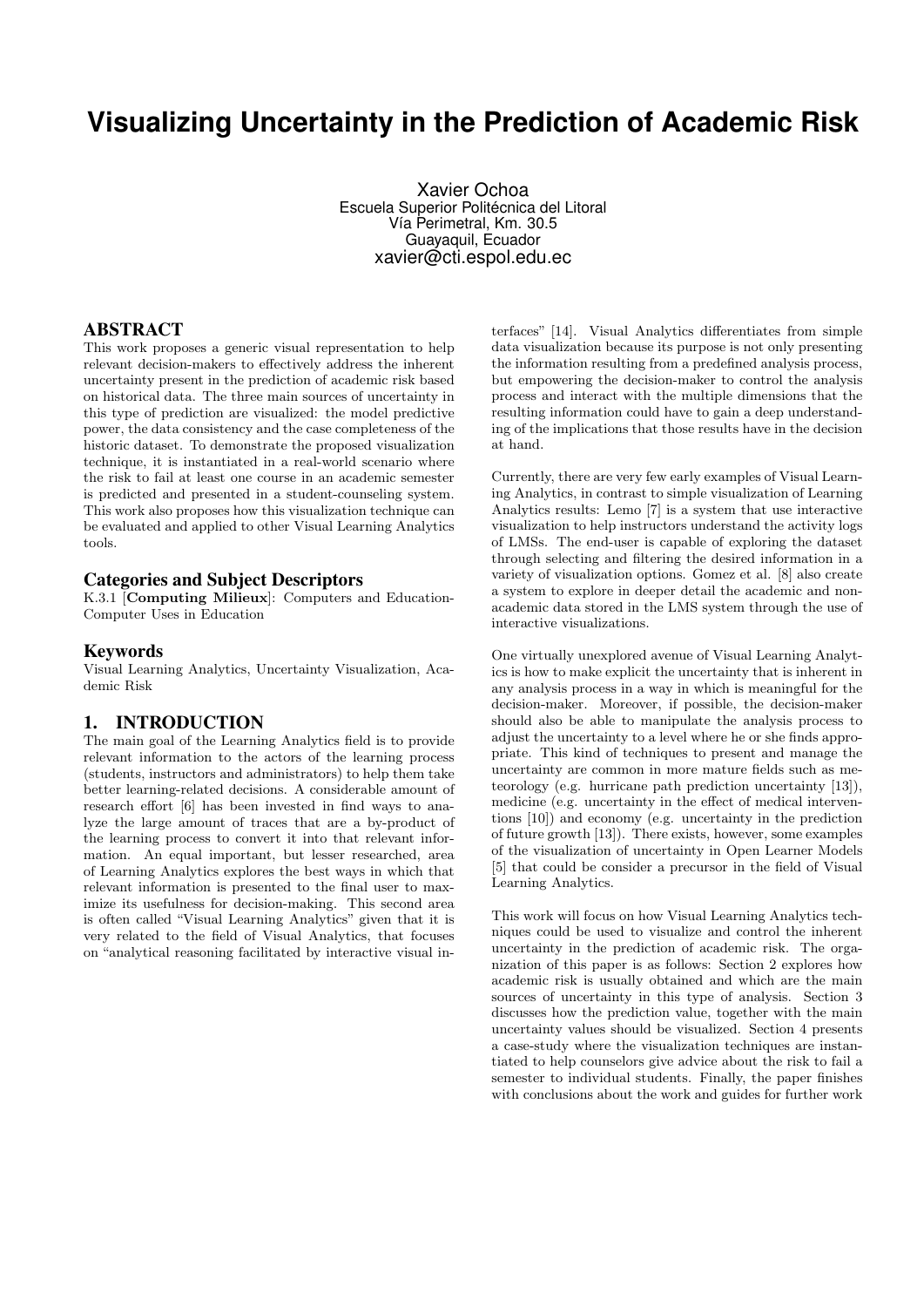to evaluate the technique and how to adapt it to other Visual Learning Analytics tools.

# 2. PREDICTING ACADEMIC RISK

In the context of this work, the term "academic risk" is defined as the probability of a student to reach an unfavorable outcome in their studies. This unfavorable outcome could be as benign as the failure to submit a homework or as costly as dropping-out of a program. As very little can be done once the unfavorable outcome has been already reached, especially for the more costly forms (e.g. failing a course or dropping-out), there is a strong incentive to being able to estimate the academic risk of the student, or what is equivalent, predict the probability that the student will, without intervention, reach the unfavorable outcome. Due to its importance, predicting different forms of academic risk has been one of the oldest forms of Learning Analytics [11].

There are several current examples of systems that seek to estimate different kinds of academic risks: Signals [1] is arguably the poster-boy of learning analytics systems to predict academic risk. Using historical and current information about the behavior of a student in a course, it is able to predict the probability that the student has of fail the course. Another, more simple approach is taken by StepUp! [12] that just compares the activity of a student with the activity of their peers and assigns a ranking value that could be seen as a fuzzy academic risk predictor. Finally, there are several modern drop-out risk predictors from which the work of Dekker et al. [4] could be considered a good representative. This system uses a classification tree trained over historical data in order to obtain rules to assess the risk of a student to dropping-out from a university program.

All of the mentioned systems used data collected from previous or current students to create a prediction model. This model could be built with statistical or data-mining methods. Once the model has been built, it is fed with the information from the student target of the prediction and an estimation of the academic risk is produced. This estimation is normally presented to the instructor, counselor or the student through some form of visualization technique.

In all of the steps of the above-mentioned process there are inherent uncertainties that are propagated and contribute to the uncertainty that is present in the estimated value of academic risk. The following subsection discusses the nature of these sources of uncertainty and their relative importance for the prediction.

# 2.1 Uncertainty Sources

To facilitate the analysis of the different sources of inherent uncertainty in the prediction of academic risk, they are classified in two group according to their origin: predictive model limitations and dataset limitations. The following subsections sub-classify these two groups into more concise and measurable uncertainty values.

# *2.1.1 Predictive Model Limitations*

Perhaps the most obvious source of uncertainty introduced in any type of prediction is the one introduced by the imperfections of the predictive model. In general, predictive

models are built to take as input a group of predictor variables and to produce a predicted value. Given that models are only an approximation and simplification of reality, it is expected that the predicted values differ, in different degrees, from the real values. A whole area of Statistics is devoted to measure the predictive power of different types of models. The best example of the measure of the predictive power is the R-squared statistic used to score regression models. This measurement establishes what percentage of the variance in the real values of the predicted quantity are explained by the model.Different models usually have different predictive power depending on the predictor variables used, the type of algorithm and the amount and quality of data used to build them. It is a common practice to evaluate different competing models and select the one with the best predictive power according to an appropriate scoring function.

# *2.1.2 Dataset Limitations*

Given that most academic risk predictors are built based on historical or current data, the characteristics of the data and its limitations play a major role in the overall uncertainty of the predicted value of that risk. The work of Thomson et al. [15] established a detailed typology for the limitations of data that affect certainty in predictive models: accuracy, precision, completeness, consistency, lineage, currency, credibility, subjectivity and interrelatedness. All these types of limitations are usually defined at the dataset level and their effect in uncertainty is usually propagated into the final predictive power of the model that was built with that dataset.

Given the nature of academic datasets, the most important of these dimensions are consistency and subjectivity. Historical academic data, for example final grades of students, is generally accurate (there is a significant cost of registering a grade wrongly), precise (it has enough resolution to separate passing and failing students), complete (all students should have grades or at least a pass/fail at the end of a course), current (the grades are producing during the course or at least very close to the ending of the course) and credible (the academic institutions will have serious problems if their academic records are not credible). Also, academic records have no major problems with lineage (the grades are rarely processed after the instructor records them) and the records do not suffer from interrelatedness (instructors do not copy the grades from one student to another or among them). However, consistency of academic data could introduce uncertainty in the prediction of academic risk. As academic programs evolve, they also change: the courses offered could change, the grading rules could become more strict or more relaxed, different instructors will imprint their own characteristic in the courses, among other changes. Depending on the nature and magnitude of the changes, the academic records of a current student and one that studied ten years ago could not be comparable or, more dangerously for prediction models, could provide a false sense of similarity when in reality the values in those records are not measuring the same students characteristics. Another possible limitation of historical academic data is its subjectivity. Grades, scores and student evaluations are commonly assigned according to the criteria of the instructor. Even during the same course, students that did a similar level of work could receive different grades. While the effect of consistency errors in the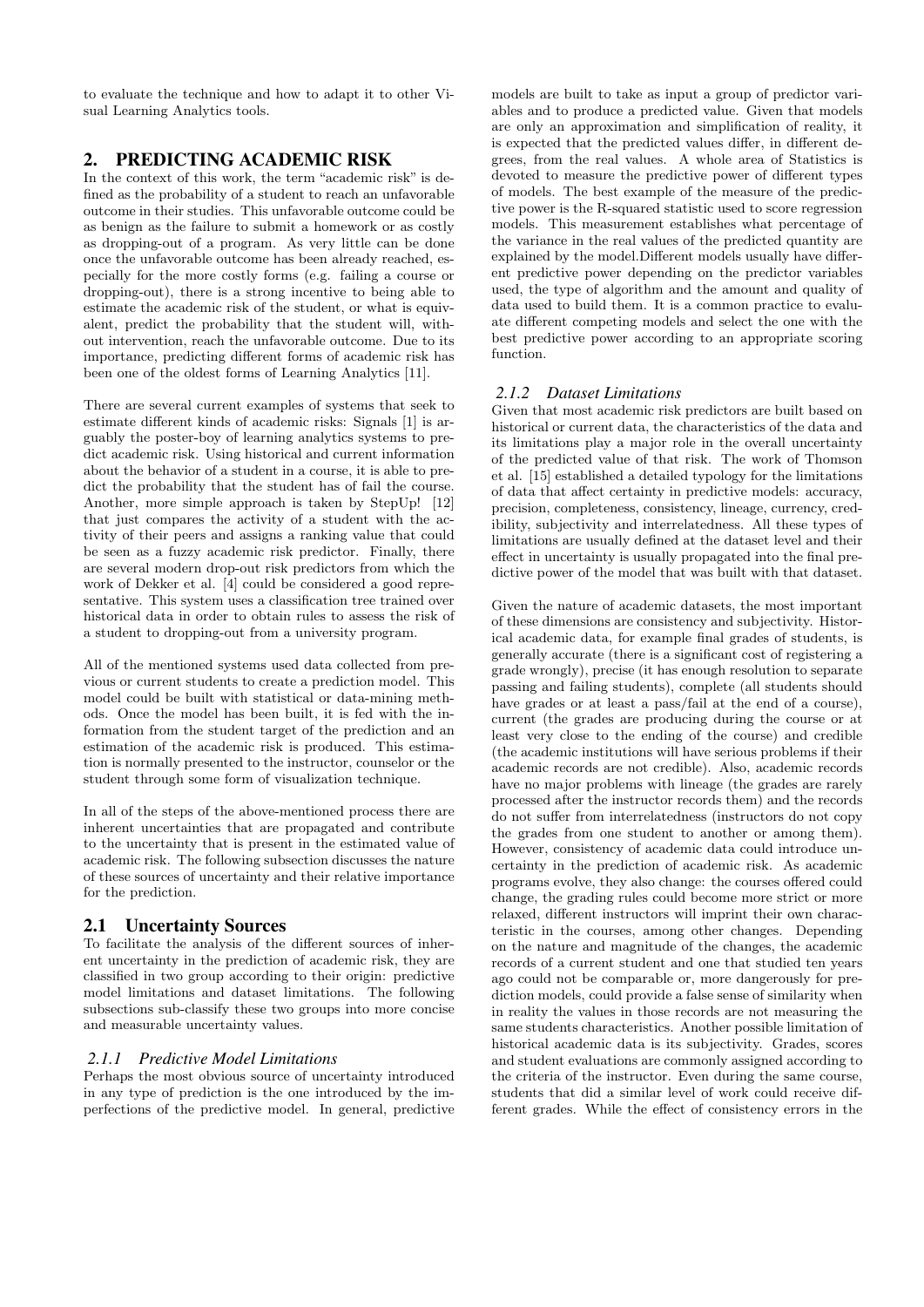overall prediction uncertainty could be limited by only considering comparable years of the academic program in the dataset, the uncertainty produced by the subjectivity could not be reduced if it is already present in the data.

Due to the fact that most academic risk predictors compare current students to previous similar students that were in a similar context, another type of data limitation plays a role in the overall uncertainty of the prediction: case completeness. For example, predictive model A estimates the academic risk of failing a course based on number of other courses taken at the same time and the GPA of the student; predictive model B estimates the academic risk of failing a course based on the number of courses taken at the same time, the GPA of the student, the fact that the student has an external job, if the student is married, the number of children the student has, the distance from his house to the university and the number of courses taken before the current one. Both models estimate the academic risk of failing the course as the percentage of similar students that have failed the course in the past. A hypothetical prediction power analysis shows that model B is less uncertain that model A. However, this prediction power is calculated for the general population, for some students model A could be less uncertain than model B. Lets suppose that student A is taking 3 other courses, has a GPA of 3.5, has an external job, is married, has 5 children, lives 100 km from the university and has taken just one course before the current one. Lets suppose too that this is a very unusual combination of values for the students of this specific course. If the model A is applied, only the number of other courses that the student is currently taking (3) and his or her GPA (3.5) are considered. These two values, by themselves, are not unusual, so it is probable that there will be several previous students that could be considered similar. The prediction of academic risk for the hypothetical student will be drawn from a large pool of previous experiences. If the model B is applied, due to the unusual values of the rest of variables, the model could only find one other student close enough to be considered similar in the dataset. In this situation, the prediction of academic risk for the student will be 100%, if the previous student failed the course or 0% if he or she passed. While, in general, model B has more predictive power than model A, for this particular student the approximate estimation of model A will be much more less uncertain than the one provided by model B, due to the lack of similar cases in the dataset. The prediction for "outlier" students, that is, students that have few similar students in the dataset, is less certain than the prediction for "mainstream" students, that has a large collection of similiar cases. Simple models have less similarity dimensions, and the number of possible cases is lower than in complex models with larger dimensions sets. The variety and quantity of cases in the dataset, that is the case completeness of the dataset, introduce a uncertainty factor that varies from student to student and depends on the complexity of the model.

# 3. VISUALIZING UNCERTAINTY

As mentioned in the introduction, the visualization of uncertainty is already an established feature in more mature fields. In Visual Learning Analytics, however there are still no thoroughly evaluated techniques. The most recommended path in this case will be to adapt uncertainty visualization tech-

niques that are common and proved useful [3] in other fields to represent the predicted value, together with the different uncertainty produced by the sources described in the previous section: the model predictive power, the data consistency and the case completeness. The goal of the visualization of those values is to present the most information about the prediction in an interpretable and useful way. The following subsection proposes various techniques for each one of these elements in detail.

# 3.1 Predicted Risk Value

The value of the academic risk of a student, being just a scalar that can be expressed as an easily interpretable numeric value between 0 and 1 (as probability) or from 0% to 100% (as relative frequency) can be presented using a large variety of visualization techniques such as textual, progress arc, gauge or bullet graphs. Figure 1 shows an example of this type of visualizations. Attached to the visualization of the value, all of these types of visualization present the decision-maker with a pre-defined guide to assess the level of risk described depending on the magnitude of the value. In the case of textual and arch representations, the color of the text or the arch (e.g. green, yellow and red) or an additional iconic representation (e.g. traffic light) could be used to provide an indication of the severity of the risk. In the case of the gauge and bullet graphs, different ranges can be color-coded to also provide this information. Some previous implementations of visualization of academic risk, such as Signals [1], use only an iconic representation (the traffic light approach) to represent the predicted value. Representing only the range in which the value is, instead of the actual value is used to account for the uncertainty of the prediction. However, in most cases, those ranges are crisp, meaning that a single unit change in the predictive value can cause the color to change, defeating the purpose of presenting only ranges in the first place. For example, a student with a risk of 0.50 will be coded with green, while a student with a risk of 0.51 will be coded yellow. With just the iconic representation, there is no way for the decision-maker to establish if the students is closer to green or to red. Moreover, the span of the ranges (what values are considered to be green, yellow or red) is often also unknown to the decisionmaker. Using only the iconic representation is discouraged given that this work present other ways to deal with the inherent uncertainty in the prediction.

# 3.2 Model Predictive Power

Similarly to the predicted risk value, the model predictive power is also an scalar magnitude. Contrary to risk probability, the meaning of the output of the different model-scoring techniques (such as R-squared, BIC, AIC, Brier score, etc.) are far from being easy to interpret by non-statisticians. To effectively communicate the predictive power of the model, or what is the same, the level of uncertainty that a given model will introduce in the prediction, the expert analyst in charge of the academic risk prediction should define a set of iconic representations (e.g. traffic lights, happy-sad faces, plus signs, etc.) to correspond with different values of predictive power. Given that usually there are no model with "bad" power (otherwise it will not be used in the analysis), it is recommended that a plus signs textual representation  $(4^{\circ}+^{\circ}$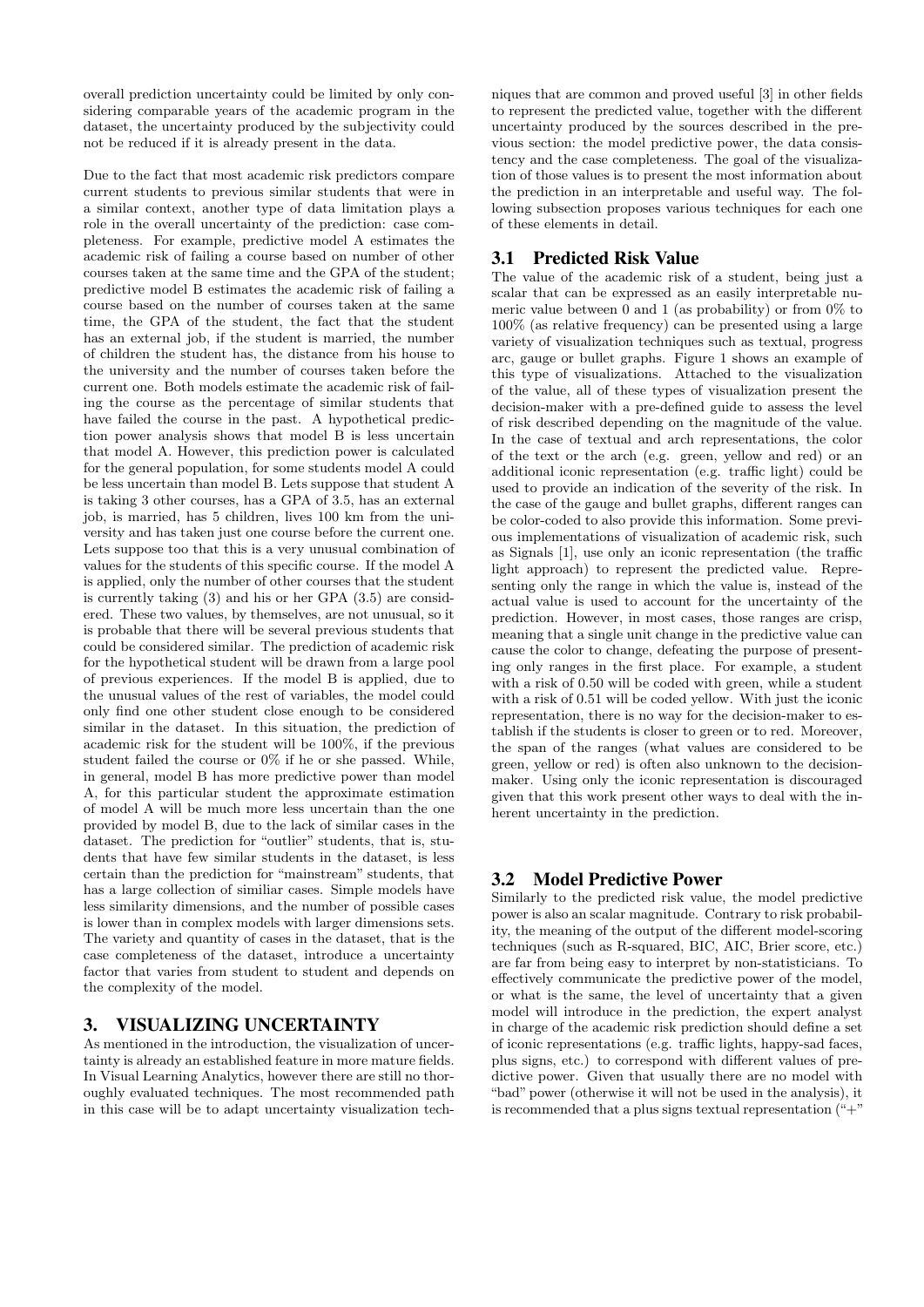

Figure 1: Predicted value visualization: a) textual representation, b) progress arc graph, c) gauge graph and d) bullet graph

for lower scoring models, " $++$ " for medium scoring models and "+++" for the best scoring models) is used to represent different levels of power. The words "Good", "Very Good" and "Excellent" could be complement or replace this visualization. An example of this visualization could be seen in Figure 2.

It is important to note that this visualization is only necessary when the decision-maker can select between different models or the system chooses the model based on the available data. If the predictive risk is using a single model, the value of presenting this extra information is diminished.



Figure 2: Model predictive power visualization

#### 3.3 Data Consistency

The representation of uncertainty introduce by the data inconsistency is challenging given that there is no way to precisely measure it. In the case of academic datasets, the consistency is related to the changes in different aspects of the study program or course over time. It is expected that the closer in time the historic data is, the greater the level of consistency and the lower the level of uncertainty. If there exists a record of major changes in the academic program (course changes, evaluation policies changes, etc) or the courses (syllabus change, pre-requisites changes, instructor change, etc), they can be plotted in a timeline that span over the whole data range of the historical data. In this way, instructors and counselors that are familiar with the history of the program or course could recognize the changes and adjust their perception of the uncertainty introduced in the prediction, while students or users not familiar with the history of the program or course could just count the number of changes to form their own estimation of the uncertainty in the prediction, although less precise than the ones with previous knowledge. An example of this type of visualization can be seen in Figure 3

### 3.4 Case Completeness



Figure 3: Data consistency visualization for a course historical data

In most predictive models is easy to obtain a measure of how many "similar" elements are considered at the moment of obtaining the predictive value for a given element. In the case of academic data, the case completeness could be measured as the number of records that are directly used to calculate the academic risk of a given student. This number could go from 0 to the total number of records in the dataset. A low value is an indication of a high uncertainty in the predicted value. Higher values, usually larger than 30, are enough to discount the number of cases as a source of uncertainty. The recommended visualization technique for this value is an iconic representation with icons that represent alert states at different number of different cases pre-defined by the expert behind the analysis (e.g. a red stop sign for values between 0 and 5, a yellow exclamation mark for values between 5 and 30 and a green check for values higher than 30). Together with the icon, a textual representation of the number of cases could be included to improve understandability (e.g. This prediction is based only on 3 previous cases). Figure 4 presents an example of this visualization.



Figure 4: Case completeness visualization based on iconic representation

### 3.5 Interaction

The visualization described in the previous sub-section could help the decision-maker to better understand the inherent uncertainty of the risk value prediction. However, if the decision-maker is not confortable with the uncertainty of the prediction the only course of action is to discard the prediction. As mentioned in Section 2, the uncertainty of the prediction depends on several factors such as the model used, the length of historical data used and the number of similar cases used by the model to generate the prediction for a given student. The trade-off between these parameters is decided by the expert in charge of the prediction. Usually the model selected will be the one with greatest predictive power and the range of historical data will be selected to maximize this number. This selection is bound to be sub-optimal for some students, specially those with special cases. The use of interactive visualization transfer the control of the analysis parameters to the decision-maker. He or she could adjust them in order to reach the lowest level of uncertainty possible for a given student and the domain knowledge that the decision-maker has about the academic program or course.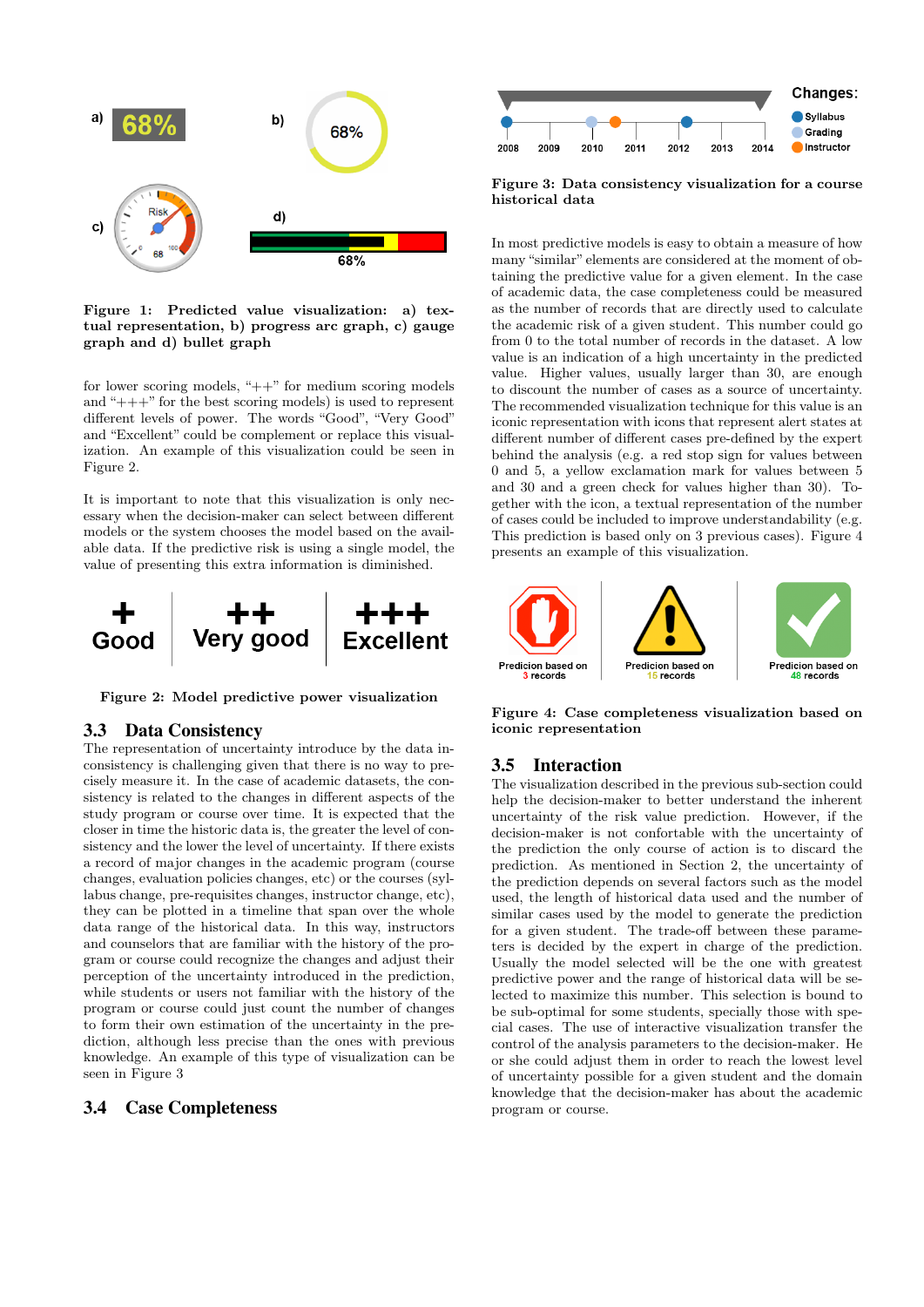Very simple interactive controls could be added to the visualization in order to control the main parameters affecting uncertainty factors. Each time a new value is selected on those controls, the uncertainty visualizations should be updated enabling the exploration of the uncertainty space by the decision-maker. To control the uncertainty resulting from the predictive power of the model, the decision-maker could be presented with a set of widgets where the model algorithm or parameters could be selected. To control the uncertainty resulting from the lack of consistency in the historical records, the timeline where this information is presented could be complemented with a selection bar to select subsets of the whole time period. The uncertainty produced by the lack of similar cases could not be affected directly, but it will change its response to the changes in the model used and the selected time period.

# 4. CASE-STUDY: RISK TO FAIL

To illustrate the ideas presented in the previous sections, they will be applied to a real-world academic risk prediction application. This application is part of a larger counseling system used regularly by professors and students at a midsize university in Ecuador. The goal of this application is to determine the academic risk of failing at least in the next semester based on the planned course selection and study load. To produce this prediction the application uses a variety of models that cluster the student and the planned semester with similar students and semesters in the historical dataset. The models calculate the risk based on the previous frequency of similar students in similar semesters that failed at least one course. The counselor could interact with the visual analysis by selecting the courses that the student will take the next semester, the type of clustering that is applied to select similar students and semesters and the time period used to obtain similar cases. The counselor is presented with a prediction of the probability of the student failing the course and the visualization of the uncertainty produced by the model, the data consistency and case completeness. The counselor use the information received to recommend the student to take more or less study load in the coming semester.

# 4.1 Dataset

The dataset used for this application was built based on a Computer Science program at the target university. All the courses taken by CS students each semester and the grades obtained in those courses were stored since the first semester of 1978 to the second semester 2013. The courses that have changed name were grouped together according to the transition rules during those changes. A total of 30.929 semesters were taken by 2.480 different students.

# 4.2 Predictions Models

A multi-level clustering approach was used to build different models to find similar students and calculate the academic risk value. Two main variables controlled the generation of the different models: the student similarity and the semester similarity. The students were clustered at three levels: No clustering at all (all the students were considered similar), clustering based on GPA values (five clusters based on range) and clustering based on similarity of grades in the different courses (the Fuzzy C-means (FCM) algorithm [2]

was used to create 10 clusters). The semesters were clustered at five levels (all using Fuzzy C-means): Level 1, based on the total load of the courses calculated from their difficulty [9]; Level 2, based on the typology of courses; Level 4, based on the grades that the students obtain in the courses [9]; Level 4, based on the knowledge area of the courses; Level 5, based on the actual name of the courses. The intersection of the level student and semester clustering defines a predictive model. For example, a model is created by finding similar students based on their GPA taking similar semesters based on the difficulty of courses taken (Level 2). The predictive power of the models was obtained computing the Brier score [16] of the forecast made for the last semester (2013-2) with the models built from the data from all the previous semesters.

# 4.3 Visualizing the Prediction

Figure 5 presents the interactive visualization created for the case-study academic risk prediction application. All the elements discussed in Section 3 are present. The predicted value is presented using a bullet graph with a 0%-100% scale, a yellow interval between 50% and 75% and a red interval between 75% and 100%. The model prediction power is shown with an iconic representation of one, two or three plus signs, together with a textual description. The data consistency is represented with an interactive timeline indicating the major events that changed the Computer Science program during the analyzed period. The case completeness of the dataset for the target student is presented using an iconic representation of group of different amounts of people related to a color (one individual in red to indicate a large amount of uncertainty, few people in yellow to represent middle values and a green crowd to represent low values. Finally, selection boxes are presented to the decision-maker to define the levels of clustering (for students and semesters) that determine the model that will be used for the prediction. All of these visualizations and controls are implemented with easy-to-use D3 Javascript visualization library<sup>1</sup>.

# 5. CONCLUSIONS AND FURTHER WORK

Visualizing the uncertainty in the prediction of academic risk, specially in an interactive way, has the potential to improve the usefulness of this type of systems. Even simple techniques are able to present to the decision-maker with the information needed to assess the uncertainty of the prediction for different selections of model and historical training data. With an interactive visualization the decisionmaker, with their domain-expertise knowledge, becomes a co-designer of the analytic process, instead of a simple user of the results of the analysis. Implementing this visualization in real-world scenarios is simple given that the sources of uncertainty are well understood and could be measured or estimated.

The main task to be completed in this research is the realworld evaluation of the visualization to establish the answers to two main questions: 1) Is the visualization contributing to the understanding of the inherent uncertainty of the prediction of academic risk? and 2) Is the knowledge about the uncertainty helping the decision-maker to make better

<sup>1</sup>D3.JS visualization library - http://d3js.org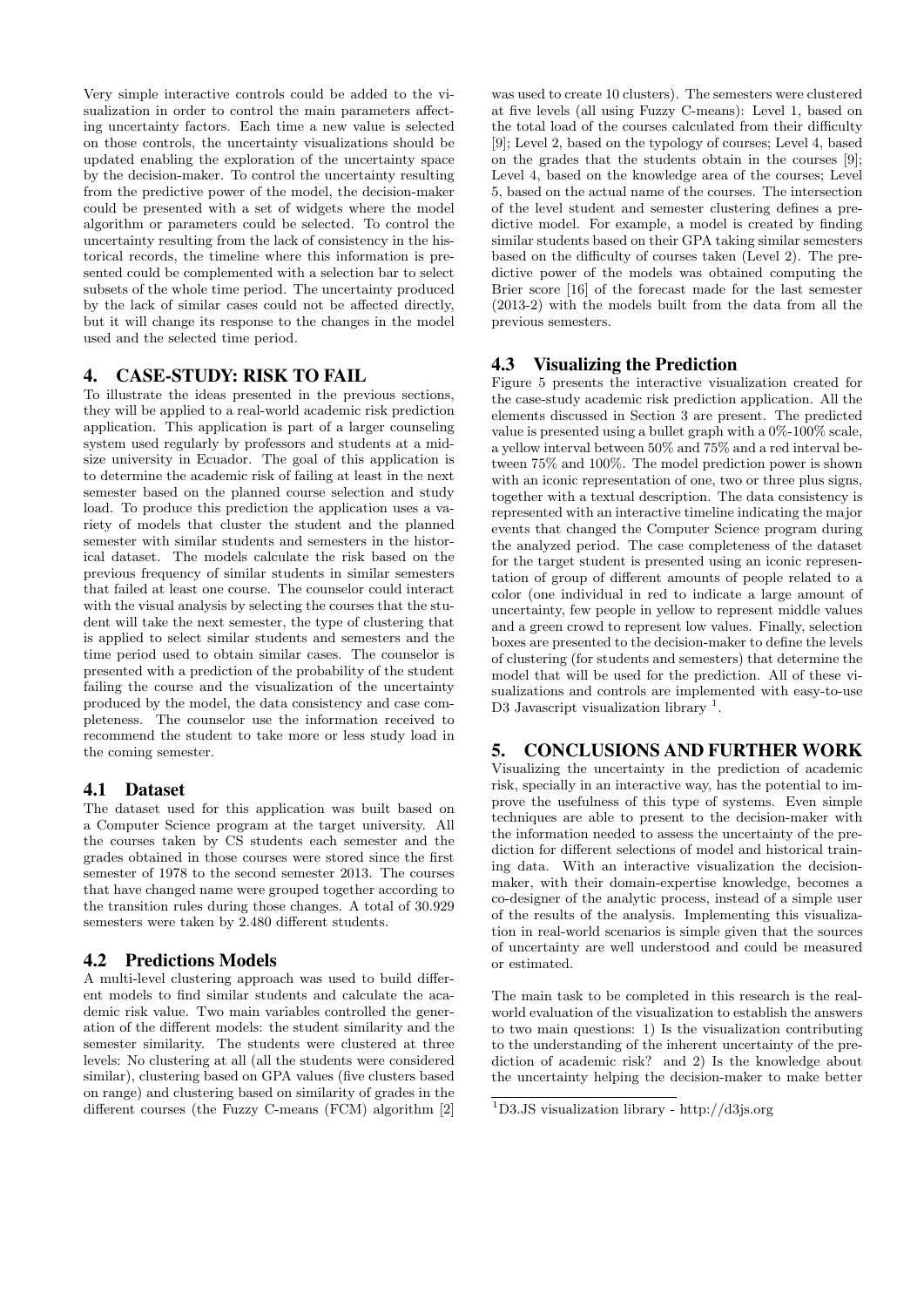

Figure 5: Example of visualization integrated in the counseling system: 1) Course selector, 2) Predicted academic risk value visualization, 3) Model selector, 4) Time period selector and consistency visualization, 5) Model predictive power visualization and 6) Case completeness visualization

decisions or to provide better advice? To answer these questions, the tool presented in the case study will be used in two experimental groups of counselors. One group will see the prediction and the uncertainty visualization. The second group will see only the prediction visualization. A third control group will continue to use the counseling system without the academic risk predictor application. The average failure rate for each counselor will be recorded at the end of the semester and compared with the failure rate between experimental and control group and also with the failure rate from previous semesters. Surveys will be conducted just after the counseling sessions in order to establish the level of understanding of the uncertainty in the prediction.

Finally, the ideas presented in this paper could be adapted to other types of Visual Learning Analytics tools, especially those focused on prediction and forecasting. The methodology followed in this paper could be a general framework for these adaptations: 1) exploring the main sources of uncertainty in the analysis, 2) establishing methods to measure or estimate the uncertainty contribution of those sources, 3) using existing visualization techniques to present the uncertainty values in a way that will be easy to interpret by the end-user, 4) provide control to the end-user through interactive visualizations to change the parameters to the models and to select the desired data and 5) evaluate the impact of the visualization. Visualizing the uncertainty is a way to empower the user of Visual Learning Analytics tools, stressing that automatic analysis could support, but not replace, human judgment.

# 6. ACKNOWLEDGMENTS

The author wants to acknowledge the contribution of Secretaría Nacional de Educación Superior, Ciencia y Tecnología (SENESCYT) in Ecuador and the Fonds Wetenschappelijk

Onderzoek - Vlaanderen (FWO) in Belgium through the funding of the "Managing Uncertainty in Visual Analytics" project, to which this work belongs.

### 7. REFERENCES

- [1] K. E. Arnold and M. D. Pistilli. Course signals at purdue: Using learning analytics to increase student success. In Proceedings of the 2nd International Conference on Learning Analytics and Knowledge, pages 267–270. ACM, 2012.
- [2] J. C. Bezdek. Pattern recognition with fuzzy objective function algorithms. Kluwer Academic Publishers, 1981.
- [3] S. Deitrick and R. Edsall. The influence of uncertainty visualization on decision making: An empirical evaluation. Springer, 2006.
- [4] G. W. Dekker, M. Pechenizkiy, and J. M. Vleeshouwers. Predicting students drop out: A case study. In International Conference on Educational Data Mining (EDM). ERIC, 2009.
- [5] C. Demmans-Epp, S. Bull, and M. Johnson. Visualising uncertainty for open learner model users. In CEUR Proceedings associated with UMAP 2014, 2014.
- [6] R. Ferguson. Learning analytics: drivers, developments and challenges. International Journal of Technology Enhanced Learning, 4(5):304–317, 2012.
- [7] A. Fortenbacher, L. Beuster, M. Elkina, L. Kappe, A. Merceron, A. Pursian, S. Schwarzrock, and B. Wenzlaff. Lemo: A learning analytics application focussing on user path analysis and interactive visualization. In Intelligent Data Acquisition and Advanced Computing Systems (IDAACS), 2013 IEEE 7th International Conference on, pages 748 – 753,